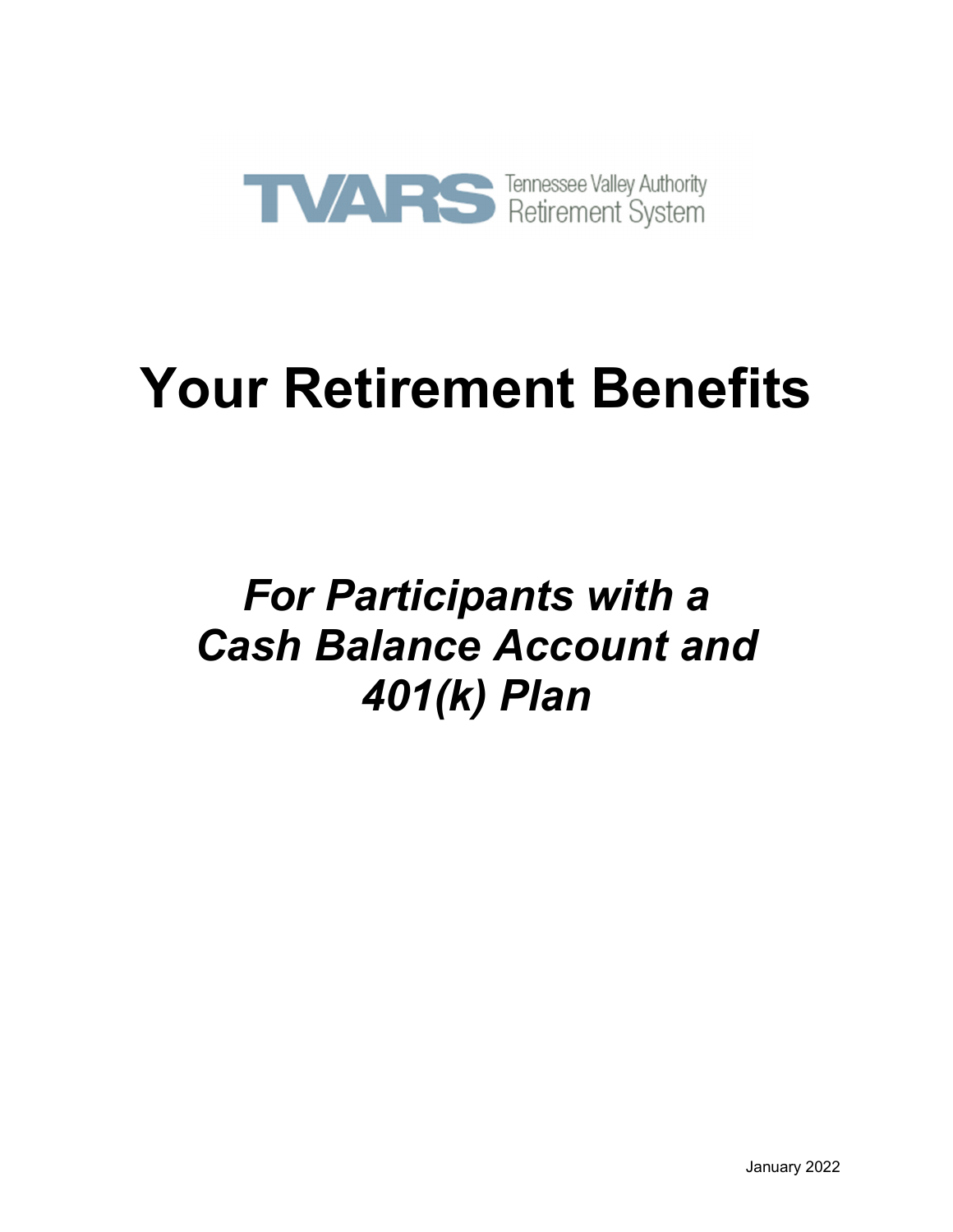## *Table of Contents*

| <b>Sections</b>                 | Page |
|---------------------------------|------|
| <b>Cash Balance Account</b>     | 3    |
| <b>Supplemental Benefit</b>     | 7    |
| 401(k) Plan                     | 9    |
| <b>Fixed and Variable Funds</b> | 12   |
| <b>Social Security Benefits</b> | 14   |
| <b>Additional Information</b>   | 15   |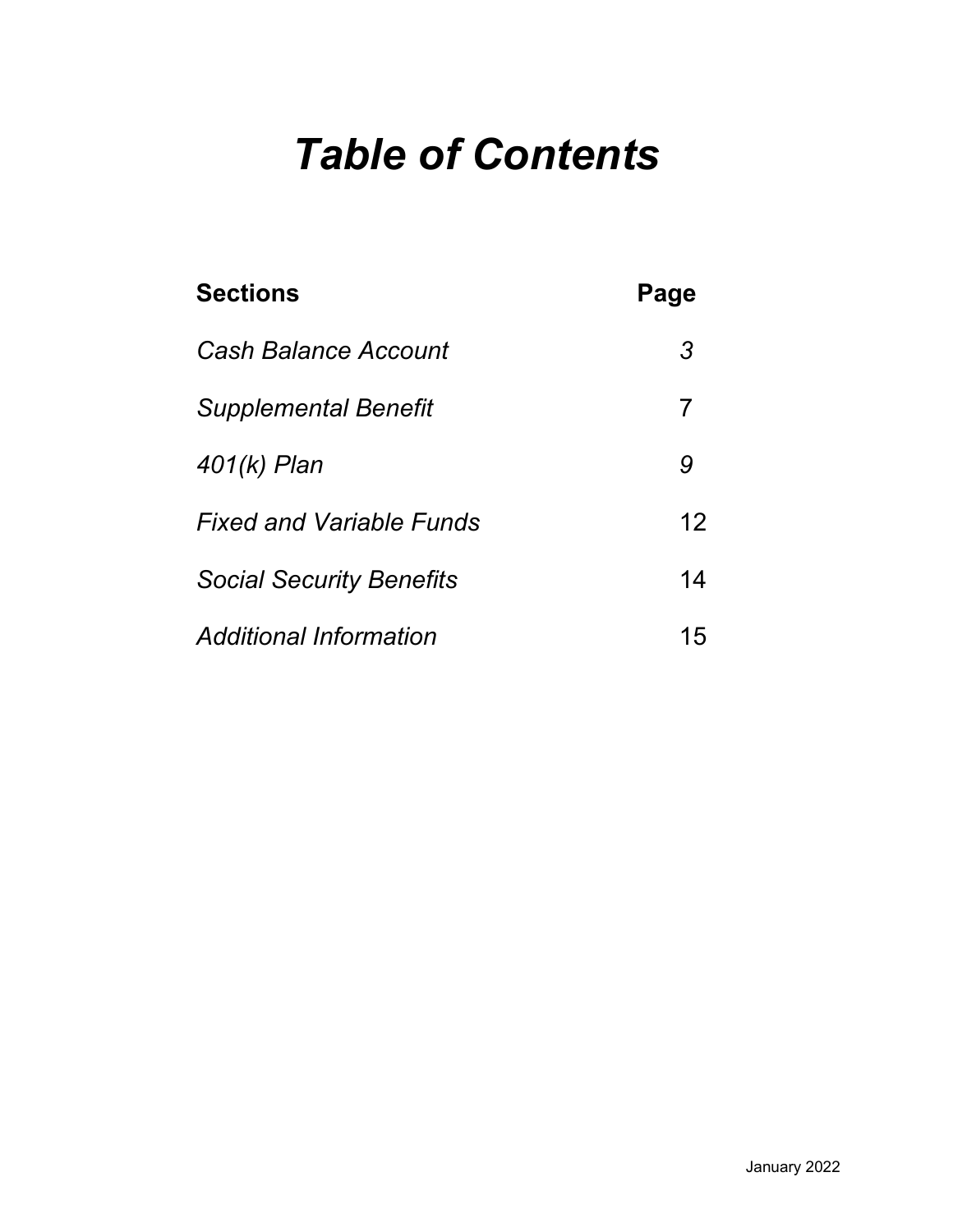## *Cash Balance Account*

The Cash Balance Account provides its participants who are vested members of the TVA Retirement System (TVARS) with a monthly pension benefit or a lump-sum cashout at retirement. Participants with a Cash Balance Account are:

 Employees who first became TVARS members before 1/1/1996, were in the Original Benefit Structure, but elected to be in the Cash Balance Benefit Structure

Or

 Employees who first became a TVARS member between 1/1/1996 – 6/30/2014 and did not elect to transfer their Cash Balance Account to the 401(k) Plan on 10/1/2018

### The Value of Your Cash Balance Account

The value of your Cash Balance Account is the sum of your pay credits, if applicable, plus interest credits. At retirement, this account balance can either be converted to a monthly pension benefit or a lump-sum cashout. An explanation of the terms related to the Cash Balance Account is given below.

#### **Pay Credits**

**For employees hired before 1/1/1996 and elected to be in the Cash Balance Benefit Structure** You will receive pay credits equal to 6% of your eligible compensation each month.

#### **For employees hired between 1/1/1996 – 6/30/2014 and had 10 or more years of TVARS service as of 10/1/2016**

You will receive pay credits equal to 3% of your eligible compensation each month.

#### **For employees hired between 1/1/1996 – 6/30/2014 and had less than 10 years of TVARS service as of 10/1/2016 or those who elected to waive pay credits as of 10/1/2018**  You do not receive pay credits.

#### **Interest Credits**

#### **For employees hired before 1/1/1996 and elected to be in the Cash Balance Benefit Structure**

Your Cash Balance Account receives 6.75% interest in 2022, which is based on the following formula:

 $CPI + 3%$ 

Minimum = 
$$
6\%
$$
 and Maximum =  $10\%$ 

#### **For employees hired between 1/1/1996 – 6/30/2014**

Your Cash Balance Account receives 5.75% interest in 2022, which is based on the following formula:

 $CPI + 2%$ 

Minimum = 4.75% (TVARS ROR minus 2%)

#### Maximum = 6.25% (TVARS ROR minus 0.5%)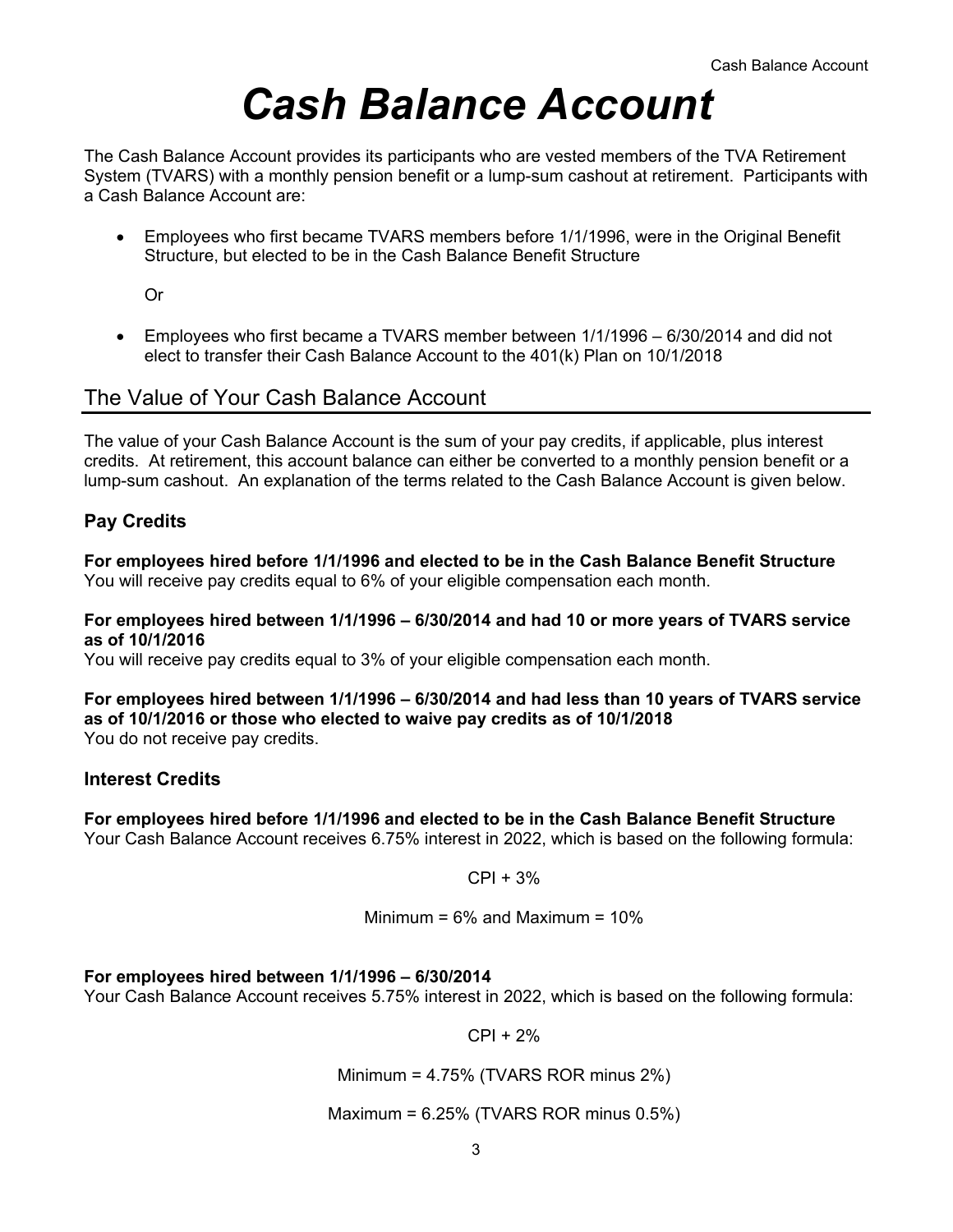### How and When Benefits are Paid

How and when benefits begin depends upon your age and also on the circumstances of your termination. The eligibility requirements are explained below.

#### **Cash Balance Service**

Service as a member of the System (not including credit for unused sick leave, forfeited annual leave, or pre-TVA employment military service) is Cash Balance service.

#### **Vesting**

Vesting means that you have a right to a benefit. You are vested when you have five years of Cash Balance service.

As a vested member, you may be eligible for an immediate retirement benefit, deferred retirement benefit, or a lump-sum cashout.

**Note**: You will have 60 days from your termination date to apply for your retirement benefit. If your application is not received within 60 days, you will be subject to a default benefit. Your retirement benefit would default to a deferred retirement benefit with no survivor benefit, unless subject to spousal consent, and payments scheduled to begin no later than age 65. During the deferral period, you may elect for payments to begin as early as age 55, but no later than age 65. You may also elect a survivor option and name a beneficiary to receive a continuing benefit.

#### **Lump-Sum Cashout**

You may choose to receive a lump-sum payment of the balance in your Cash Balance Account. If you elect a lump-sum cashout of your Cash Balance Account and are eligible for the supplemental benefit, a lump-sum payout equal to the present value of the supplemental benefit will also be paid.

#### **Immediate Retirement Benefit**

You may elect an immediate retirement benefit that begins on the day following the date of termination from TVA if you are vested, regardless of your age, if you leave TVA for any reason *other than* termination for cause. Vested members who are at least actual age 55 and leave TVA for any reason are always eligible to receive an immediate retirement benefit.

If you choose a survivor option at termination that provides for your beneficiary to receive a continuing monthly benefit, you may not name a new beneficiary or select a new survivor option, even in the event of death or divorce. For more information regarding survivor options, please see the publication titled "Decisions Upon Retirement" located on our website.

#### **Deferred Retirement Benefit**

You may elect to receive a deferred monthly pension benefit where payments do not start immediately upon termination of your employment, either because you do not qualify for an immediate retirement benefit or because you want to defer receipt of your monthly benefits. You may apply for a deferred retirement benefit if you are vested and leave TVA at any age for any reason. A deferred benefit is not automatic. You must apply upon termination. During the deferral period, you may elect for payments to begin as early as age 55, but no later than age 65. Your account balance would continue to accumulate interest credits at the applicable interest rate until monthly payments begin.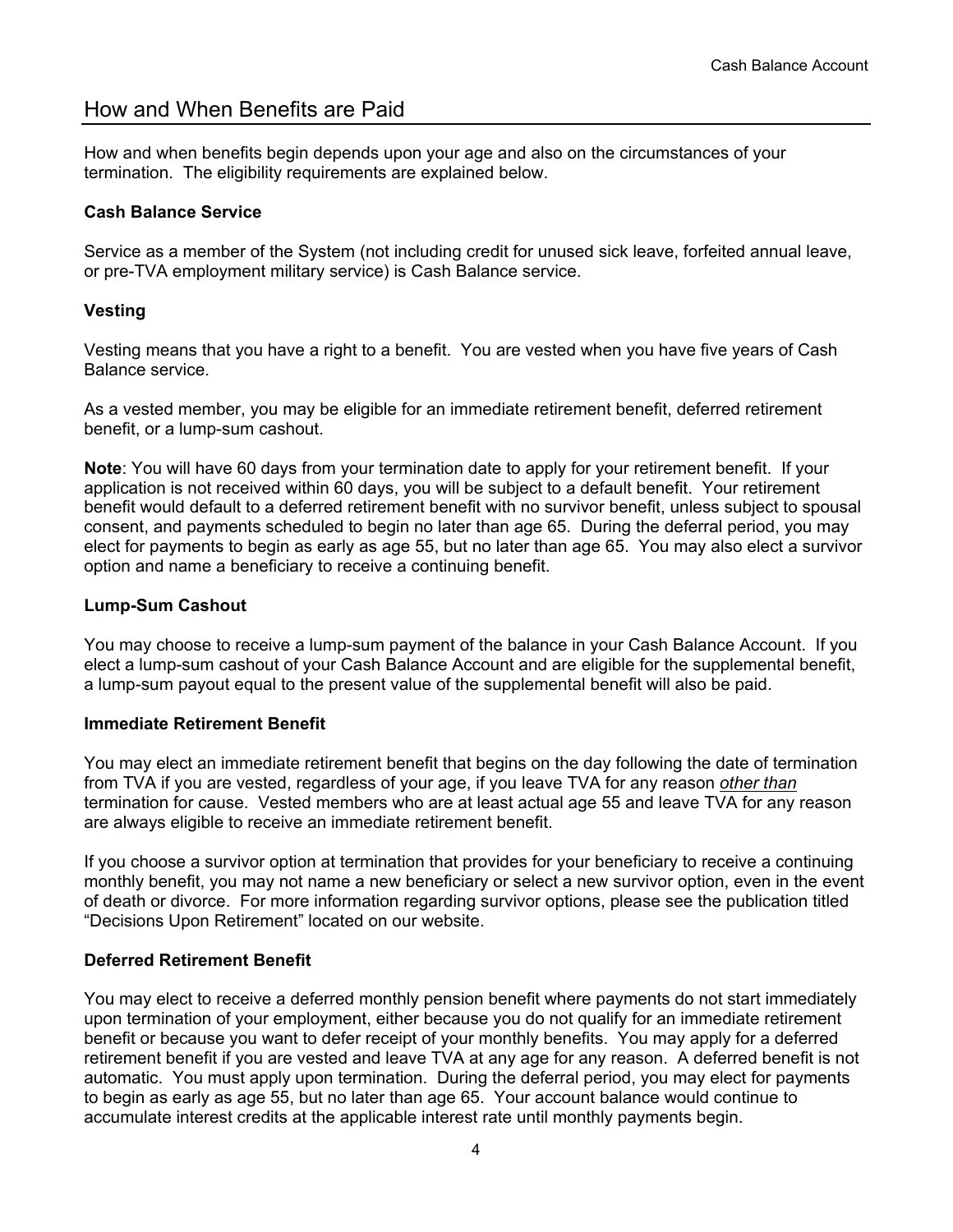If you choose a survivor option at termination that provides for your beneficiary to receive a continuing monthly benefit, his or her benefit will begin at the time you would have reached actual age 55, or immediately if you were already actual age 55 at your death. If your beneficiary dies or you have a change in marital status before your retirement begins, you may name a new beneficiary and select a new survivor option at any time. However, once you begin receiving retirement benefits, you may not name a new beneficiary or select a new survivor option, even in the event of death or divorce. For more information regarding survivor options, please see the publication titled "Decisions Upon Retirement" located on our website.

#### **Disability Benefits**

**Employees with more than 10 years of TVARS service as of 10/1/2016 and did not elect a benefit change in 2018** are eligible to apply for a TVARS disability retirement. Those who become disabled, as defined by the Rules, are eligible for disability benefits. The disability benefit is 1.1% of your high three year average salary for each year of creditable service. If the total benefit multiple is less than 30%, it is increased 1.5% for each year you lack being age 65, up to a maximum multiple of 30%.

**Employees who had less than 10 years of TVARS service as of 10/1/2016 or those who elected to waive pay credits as of 10/1/2018** are eligible for a core 30% LTD benefit provided by TVA. You should contact Unum at 888-673-9940.

#### **Death Benefits**

**Employees with more than 10 years of TVARS service as of 10/1/2016 and did not elect a benefit change in 2018** are eligible for a TVARS death benefit. Your beneficiary is entitled to receive TVARS benefits based on both your contributions, if any, and a TVA–funded death benefit. The death benefit is the higher of (1) the value of your Cash Balance Account or (2) a payment equal to 50% of your base salary, plus five-twelfths (5/12) of one percent of your base salary for each month of creditable service, up to a maximum of 200% of your base salary. If your beneficiary is eligible and elects to receive death-in-service benefits in the form of a monthly benefit, that benefit will not be less than if you had retired immediately preceding your death and had elected an Option 2 (100% survivor benefit) at retirement.

**Employees who had less than 10 years of TVARS service as of 10/1/2016 or those who elected to waive pay credits as of 10/1/2018** your beneficiary is entitled to a core \$50,000 term life insurance benefit provided by TVA. Your beneficiary will also be entitled to a lump-sum payment of the value of your Cash Balance Account.

If you elect a monthly benefit, your Cash Balance Account will be converted to a monthly pension payment based on the following formula:

| Ending value of      | ÷ |
|----------------------|---|
| Cash Balance Account |   |

Conversion factor based on actual age in years and months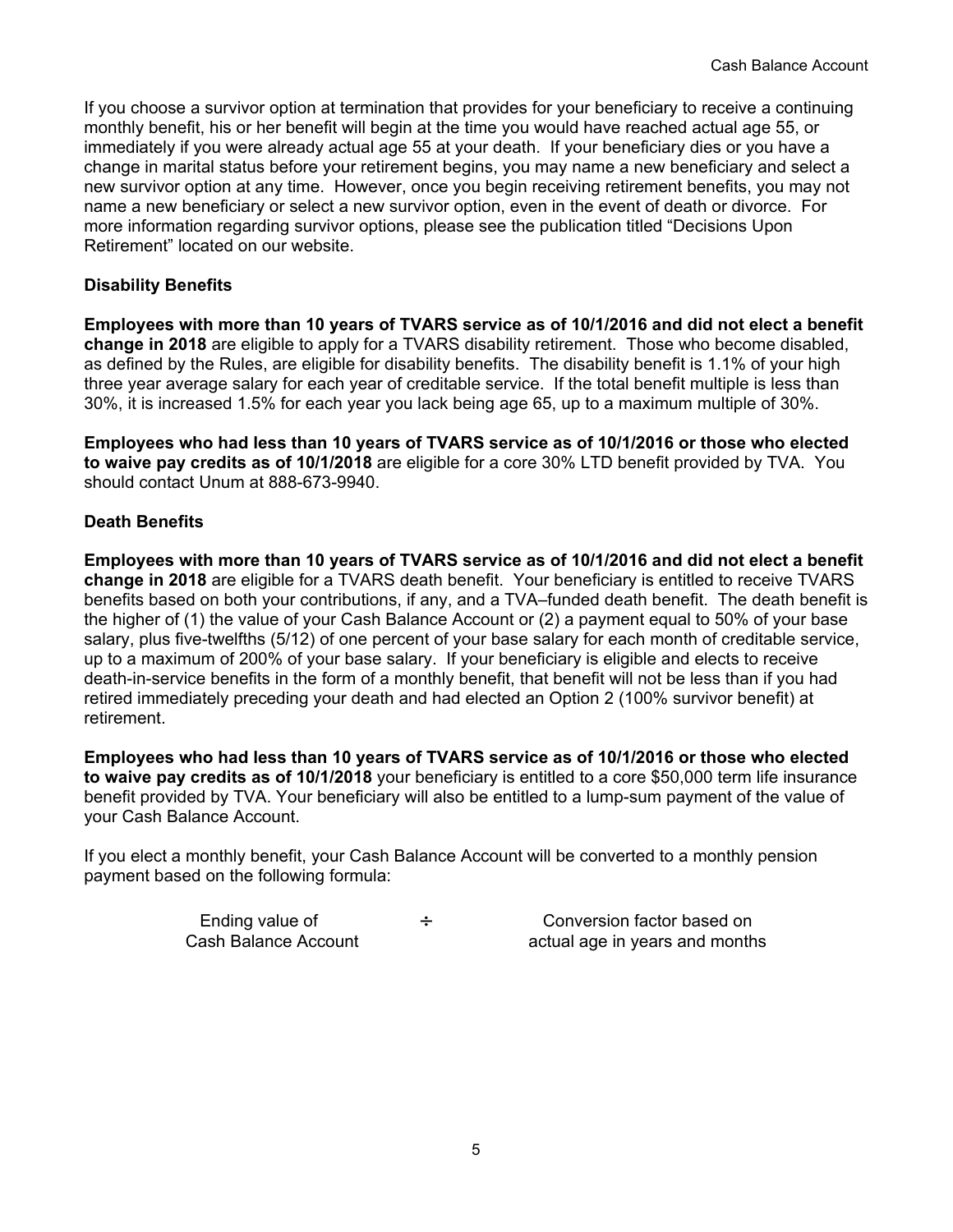| <b>Age at Distribution</b> | <b>Monthly Payment</b><br><b>Conversion Factor</b> |
|----------------------------|----------------------------------------------------|
| 45                         | 165                                                |
| 46                         | 166                                                |
| 47                         | 167                                                |
| 48                         | 168                                                |
| 49                         | 169                                                |
| 50                         | 170                                                |
| 51                         | 171                                                |
| 52                         | 172                                                |
| 53                         | 173                                                |
| 54                         | 174                                                |
| 55                         | 175                                                |
| 56                         | 170                                                |
| 57                         | 165                                                |
| 58                         | 160                                                |
| 59                         | 155                                                |
| 60                         | 150                                                |
| 61                         | 145                                                |
| 62                         | 140                                                |
| 63                         | 135                                                |
| 64                         | 130                                                |
| 65                         | 125                                                |

Some of the factors are provided in the table below:

For example, if you are age 55 with an ending account balance of \$87,500, your monthly pension payment would be \$500, determined by dividing \$87,500 by 175.

These monthly pension payments will continue for your life with the option of receiving reduced monthly benefits to provide survivor benefits. If you first became a member of the System after January 1, 1990, you must choose a benefit option that provides for a survivor benefit and name your spouse, if any, as your beneficiary to receive the survivor benefit. To name someone other than your spouse or to select a benefit option that does not provide a survivor benefit, you need your spouse's written consent. The Retirement System can provide you with more information about all of your options at retirement.

Monthly pension payments may receive cost-of-living adjustments as determined in accordance with the System's Rules and Regulations.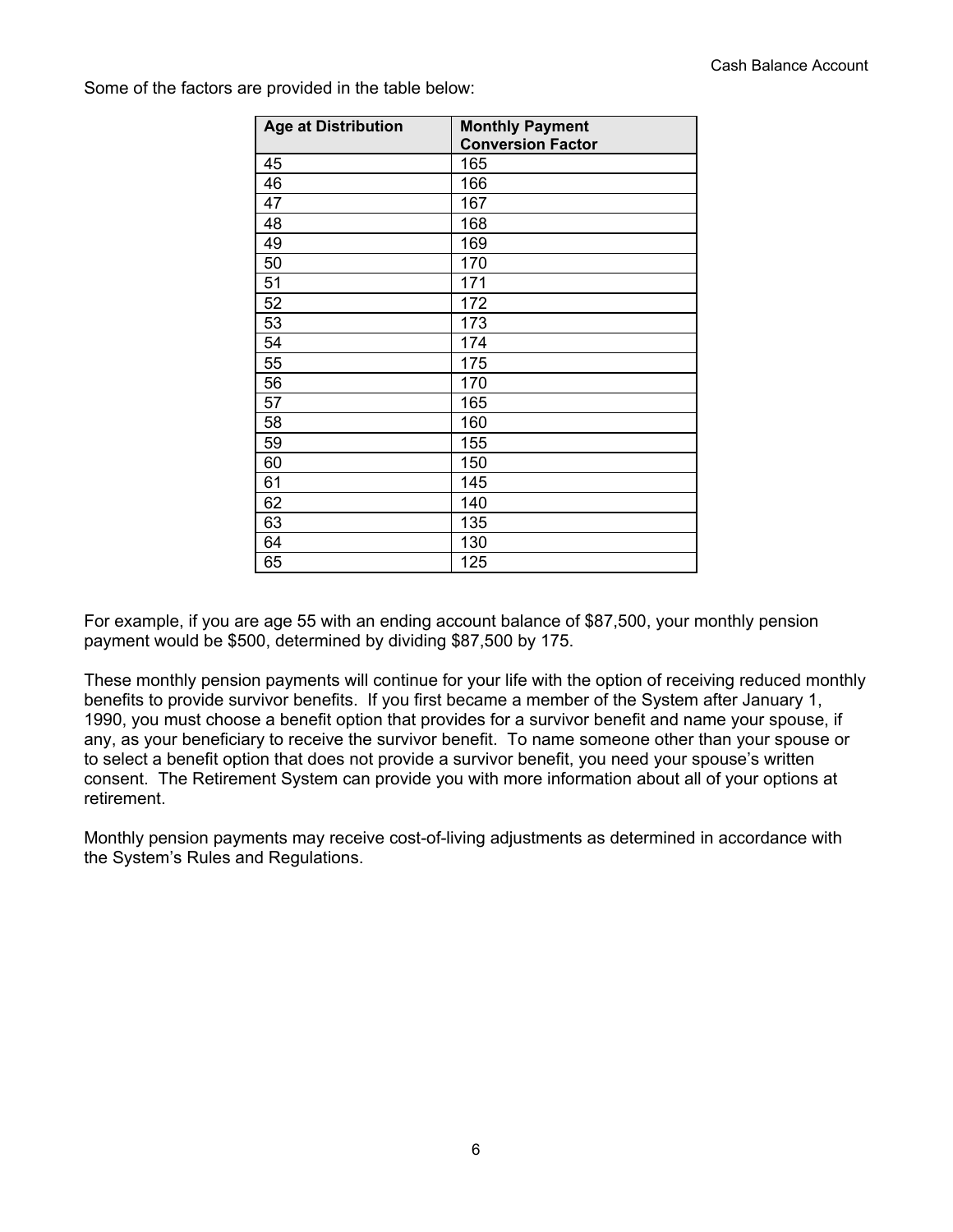## *Supplemental Benefit*

The supplemental benefit is provided to eligible retirees and eligible surviving spouses receiving a monthly pension payment. This benefit may be used to help with the cost of retiree medical insurance, although it is not required to be used to pay for medical insurance. The amount of this benefit is considered a taxable portion of your monthly retirement income.

## Who is Eligible to Receive the Supplemental Benefit

#### *Terminating employees must be:*

- Actual age 55 at termination with 10 years of actual service\* (benefit begins upon retirement), *or*
- Actual age 50 at termination with 10 years of actual service\* and the employee is terminated due to an involuntary reduction-in-force (benefit begins at actual age 55).

#### *Surviving spouses of retirees are eligible to receive the supplemental benefit if:*

- The retiree was receiving or was eligible to receive the supplemental benefit, *and*
- The surviving spouse will receive at least a 25-percent monthly survivor benefit.

If you meet the eligibility requirements for the supplemental benefit prior to termination of your employment and elect a deferred retirement benefit, the supplemental benefit will be payable when you begin receipt of your monthly retirement benefit. Additionally, if you elect a lump-sum cashout of your Cash Balance Account and are eligible for the supplemental benefit, a lumpsum payout equal to the present value of the supplemental benefit will also be paid.

\*Actual service for calculation of this benefit is defined as the length of time spent as a member of the System, not including credit for unused sick leave, forfeited annual leave, or pre-TVA employment military service.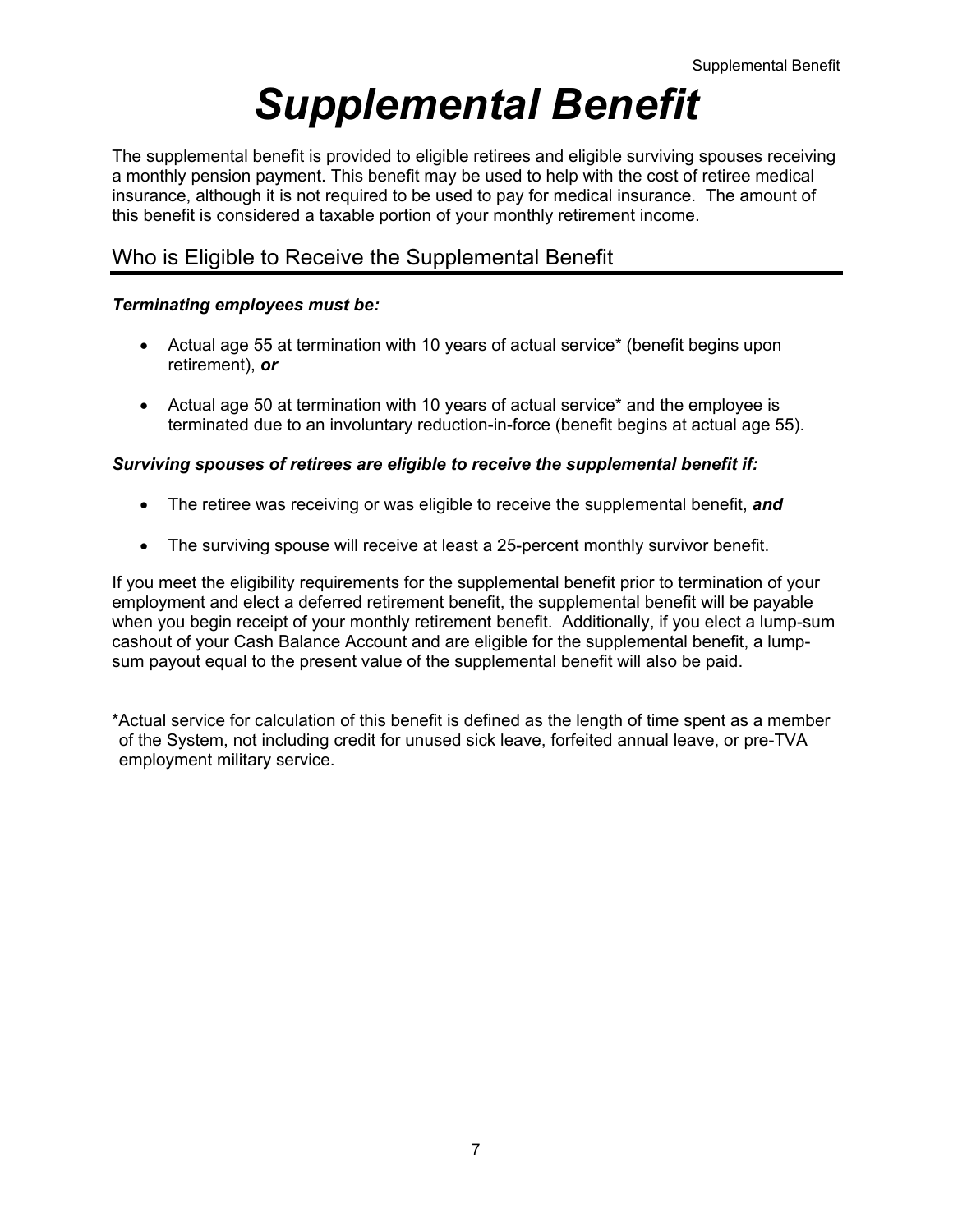## How the Amount of the Supplemental Benefit is Calculated

**Eligible retirees who had 10 or more years of service as of 10/1/2016** will receive \$11.5757 per month for each *full year of actual System service at retirement*, with the minimum benefit being calculated for 10 years, plus an additional \$94.20 per month.

**Eligible retirees who elected to waive pay credits to their Cash Balance Account as of 10/1/2018** will receive \$11.5757 per month for each *full year of actual System service as of 10/1/2018*, with the minimum benefit being calculated for 10 years, plus an additional \$94.20 per month.

**Eligible retirees who first became a member between 1/1/1996 – 6/30/2014 and had less than 10 years of TVARS service as of 10/1/2016** will receive \$11.5757 per month for each *full year of actual System service as of 10/1/2016*. The additional benefit will be pro-rated based on years of service.

Eligible retirees who are age 60 or older are eligible for different amounts depending on the cost-of-living adjustments since turning age 60. Please see the chart below to determine the appropriate amount:

| When did retiree turn age 60? | <b>Calculation</b>                 | <b>Additional Benefit</b> |
|-------------------------------|------------------------------------|---------------------------|
| On or before 12-31-10         | \$12.3657 X whole years of service | \$112.42                  |
| After 1-1-2011                | \$12.3657 X whole years of service | \$111.14                  |
| After 1-1-2013                | \$12.3657 X whole years of service | \$108.64                  |
| After 1-1-2014                | \$12.3657 X whole years of service | \$107.02                  |
| After 1-1-2016                | \$12.3657 X whole years of service | \$105.24                  |
| After 1-1-2017                | \$12.3657 X whole years of service | \$104.21                  |
| After 1-1-2018                | \$12.3657 X whole years of service | \$102.32                  |
| After 1-1-2019                | \$12.3028 X whole years of service | \$100.12                  |
| After 1-1-2020                | \$12.1162 X whole years of service | \$98.59                   |
| After 1-1-2021                | \$11.9808 X whole years of service | \$97.50                   |

The supplemental benefit may receive cost-of-living adjustments as determined in accordance with the System's Rules and Regulations. However, the total monthly supplemental benefit shall not exceed:

- \$12.3657 per month for each full year of actual service, and
- \$150 per month for the additional benefit which began January 2001 at \$75/month.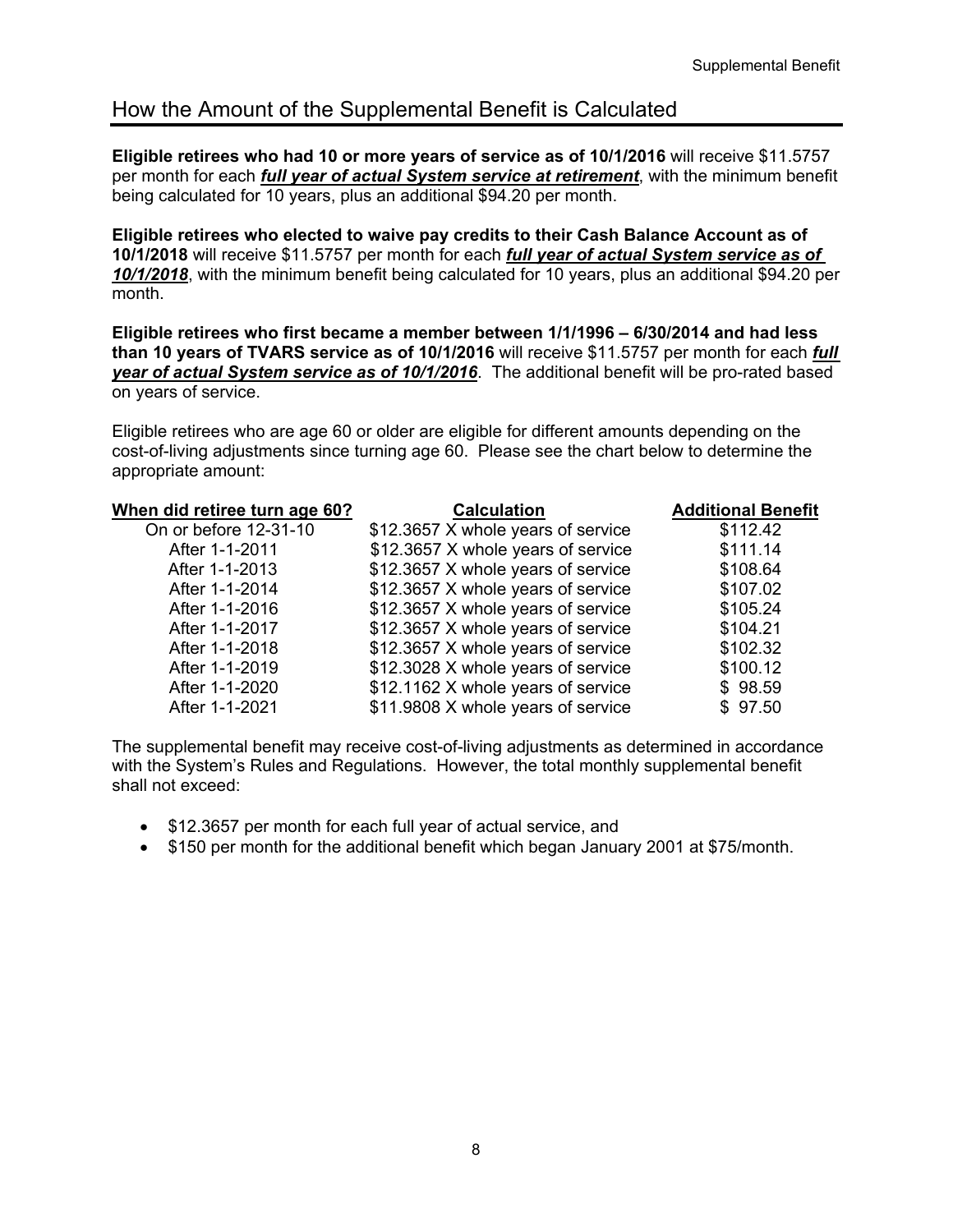## *401(k) Plan*

TVA recognizes the importance of having reliable financial resources in the future, particularly in your retirement years. The income provided by the Cash Balance Account and Social Security gives you a firm base for meeting your future financial obligations. However, these resources may not be enough to meet your retirement needs. Therefore, TVA offers you an additional incentive to save by providing a 401(k) Plan that includes matching contributions.

### How Much You Can Save

To make it as easy as possible for you to participate, you will be automatically enrolled in the 401(k) Plan at a 6% contribution rate after 30 days from your hire date. If you wish to opt out of your automatic enrollment or if you wish to enroll at a different rate, you may do so by enrolling online or by contacting Fidelity within 30 days of your hire date.

Saving in the 401(k) Plan is made easy through convenient payroll deductions. You may elect to have a percentage of pay withheld from your biweekly paycheck. When deciding how much you want to save, you need to consider the advantages of receiving the maximum matching contributions from TVA. However, contributions are limited. Both of these important considerations are described below.

#### **Employer Contributions**

#### **For employees hired before 1/1/1996 and elected to be in the Cash Balance Benefit Structure**

You are eligible to receive matching contributions to the 401(k) Plan of 75 cents on the dollar. The maximum annual matching contribution from TVA is 4.5% and is based on your eligible compensation. You must contribute a minimum of 6% annually to be eligible to receive the full employer match. Therefore, if you contribute at least 6% of your pay, you will receive 4.5% total contribution from TVA for a total savings/deferral rate of 10.5%.

#### **For employees hired between 1/1/1996 – 6/30/2014 and had 10 or more years of TVARS service as of 10/1/2016**

TVA will provide an automatic non-elective contribution equal to 3% of your eligible compensation. In addition, TVA will contribute 75 cents to your account for each dollar you contribute to the 401(k) Plan. The maximum annual matching contribution from TVA is 4.5% and is based on your eligible compensation. You must contribute a minimum of 6% annually to be eligible to receive the full employer match. Therefore, if you contribute at least 6% of your pay, you will receive 7.5% total contribution from TVA for a total savings/deferral rate of 13.5%.

#### **For employees who elected to waive pay credits to their Cash Balance Account as of 10/1/2018**

TVA will provide an automatic non-elective contribution equal to 6% of your eligible compensation. In addition, TVA will contribute one dollar to your account for each dollar you contribute to the 401(k) Plan. The maximum annual matching contribution from TVA is 6% and is based on your eligible compensation. You must contribute a minimum of 6% annually to be eligible to receive the full employer match. Therefore, if you contribute at least 6% of your pay, you will receive 12% total contribution from TVA for a total savings/deferral rate of 18%.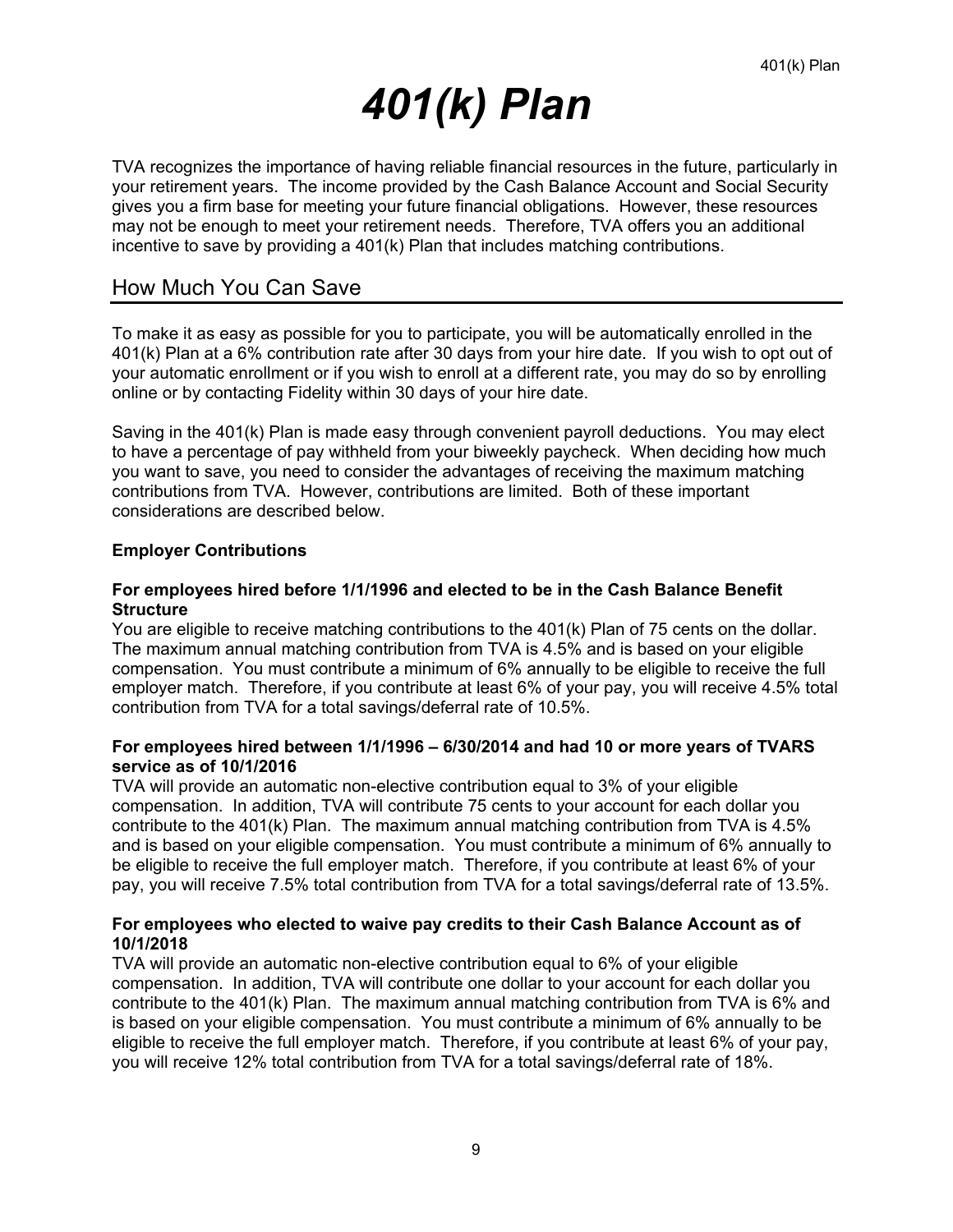#### **For employees hired between 1/1/1996 – 6/30/2014 and had less than 10 years of TVARS service as of 10/1/2016**

TVA will provide an automatic non-elective contribution equal to 6% of your eligible compensation. In addition, TVA will contribute one dollar to your account for each dollar you contribute to the 401(k) Plan. The maximum annual matching contribution from TVA is 6% and is based on your eligible compensation. You must contribute a minimum of 6% annually to be eligible to receive the full employer match. Therefore, if you contribute at least 6% of your pay, you will receive 12% total contribution from TVA for a total savings/deferral rate of 18%.

#### **Vesting**

Vesting means that you have a right to a benefit. You are considered vested in your 401(k) Plan contributions immediately, but you must have 3 years of TVA service to be vested in the TVA matching contributions and the automatic non-elective contributions. However, there is immediate vesting for both benefits upon death as an active employee.

#### **Contribution Limits**

For 2022, your contributions to the Fixed and Variable Funds, if eligible, and the 401(k) Plan, including TVA matching contributions, may not exceed the IRS limit, which is the lesser of \$61,000 or 100% of your calendar year-to-date compensation. Additionally, there is a maximum established annually by the IRS for your pre-tax and/or Roth contributions of \$20,500 for 2022.

#### **Catch-Up Contributions**

Individuals who have reached age 50 before the close of the taxable year will be allowed to contribute an additional pre-tax and/or Roth amount, allowing them to "catch-up" on their retirement savings. The catch-up amounts are in addition to the contribution limits above and cannot begin until the pre-tax and/or Roth contribution limit is reached. The catch-up limit is \$6,500 for 2022.

### Savings Options

There are three different contribution methods: pre-tax, Roth, and/or after-tax 401(k). You may elect to contribute to one or all three of these sources. Choosing which method is best for you is a personal decision. Before making that decision, you may want to review the following information.

#### **Pre-tax**

When you save pre-tax dollars through the 401(k) Plan, the money is directed to your account before your tax withholdings are calculated on your pay. In other words, your pre-tax contributions lower your taxable income which will decrease current tax withholdings.

#### **Roth**

When you save through the 401(k) Roth option, your contributions are on an after-tax basis, but are included in the pre-tax limits. The earnings on the Roth contributions are tax-free upon a qualified withdrawal.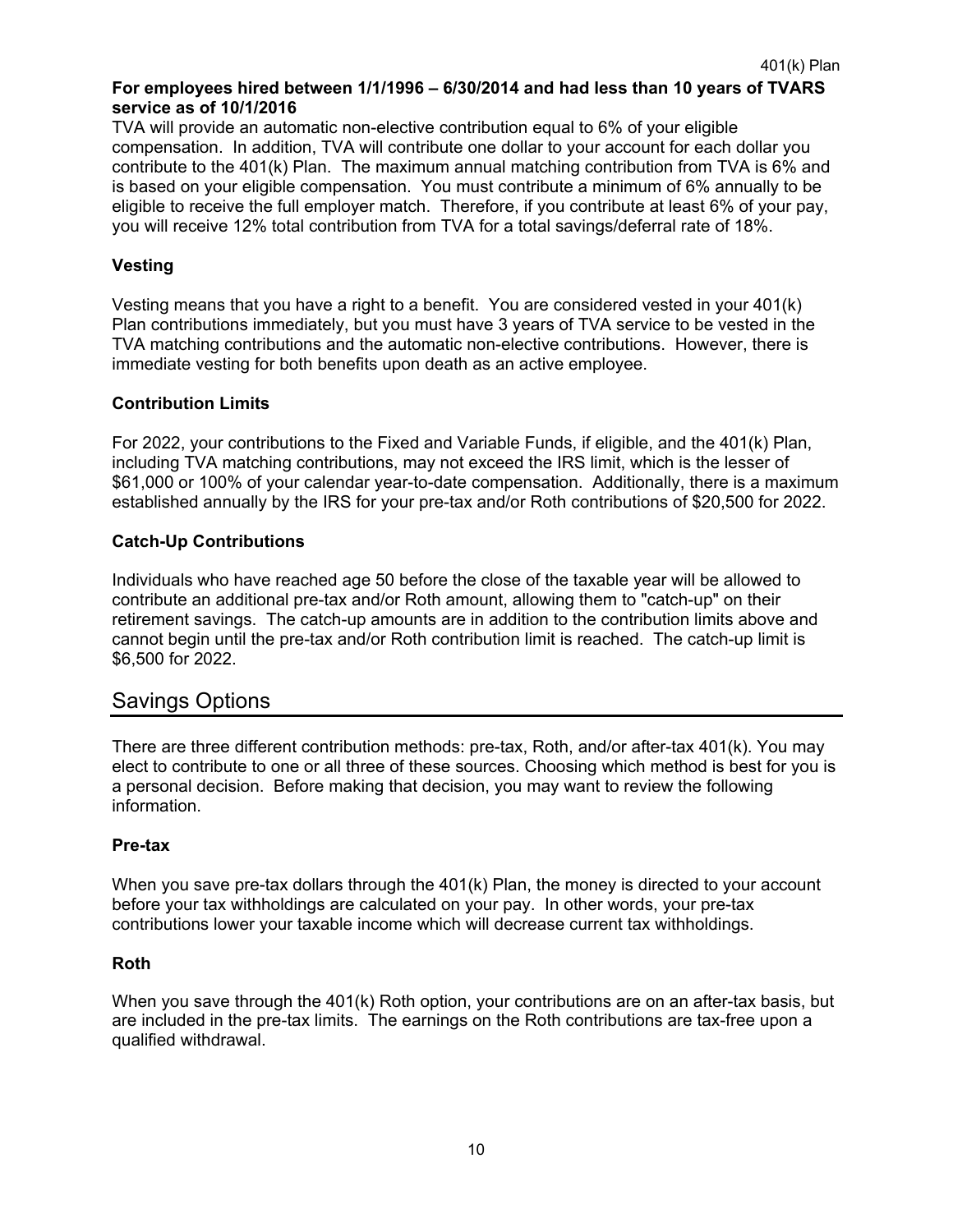#### **After-tax**

When you receive your paycheck, you are taking home after-tax dollars. That means federal income taxes (and state and local income taxes, if applicable) have already been withheld before you receive your paycheck. If you save part of your paycheck after your taxes have been withheld, you are saving on an after-tax basis.

Regardless of whether you save on a pre-tax and/or after-tax basis, income earned on your investments is tax-deferred until the funds are withdrawn. Unlike the traditional, pre-tax 401(k), the Roth 401(k) allows you to withdraw your earnings tax-free when you retire. After deciding how much you want to contribute on a pre-tax, after-tax, and/or Roth basis, you will need to select from the available investment options. To initiate payroll contributions, call Fidelity Investments at 800-354-7121 or visit www.netbenefits.com/tva.

### Investment Options

Your automatic 6% pre-tax contribution will be invested in the Target Retirement Portfolio Fund with the target retirement date closest to the year you might retire, based on your current age and assuming a retirement age of 65, unless you choose a different investment option. Because of your personal needs and investment preferences, the 401(k) Plan offers you a choice of investment funds. These funds have different investment strategies, which allow you to diversify your investments. Upon enrolling in the 401(k) Plan, you will be given the opportunity to participate and maintain a balance in any of these funds.

The 401(k) Plan is designed to be a long-term savings instrument that will help ensure financial security for your retirement. However, there may be situations during your career when you need these funds. There are IRS guidelines and provisions of the 401(k) Plan that dictate when you are eligible to borrow or withdraw your funds.

For more information about the 401(k) Plan, call Fidelity Investments at 800-354-7121 or visit www.netbenefits.com/tva.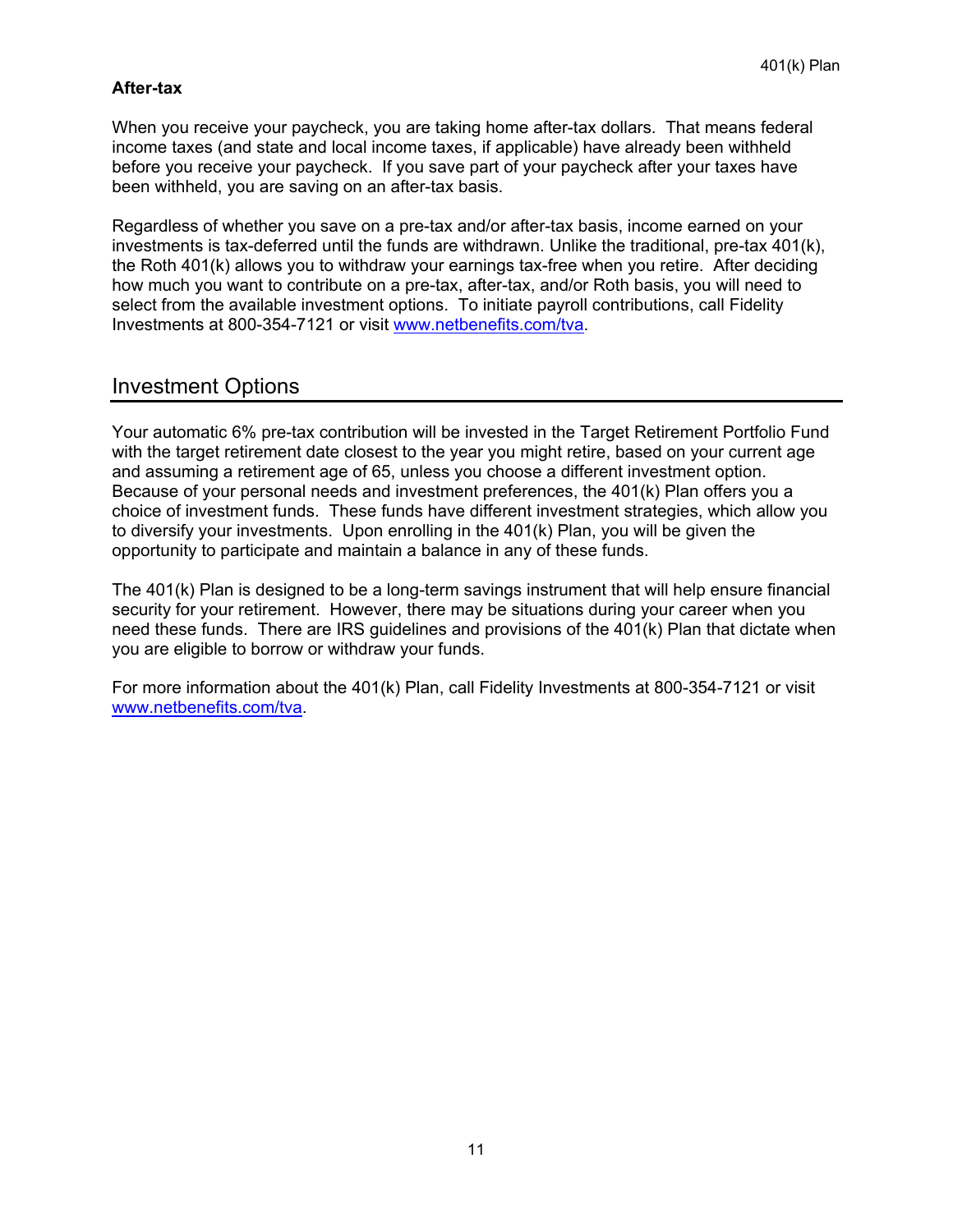## *Fixed and Variable Funds*

These funds consist of *your* contributions (and the earnings on those contributions) to one or both of two after-tax investment options--the Fixed and Variable Funds. Overall fund administration is handled by Fidelity Investments.

## Who Can Contribute

If you first became a TVARS member before 1/1/1996 and elected to be in the Cash Balance Benefit Structure, you have the option of contributing after-tax dollars by payroll deduction or by lump-sum up to \$10,000 per year into the Fixed and/or Variable Funds and receive interest on that account.

If you first became a TVARS member between 1/1/1996 – 6/30/2014 or elected a benefit change in 2018, you do not have the option of contributing to the Fixed and/or Variable Funds. Any balance in the Fixed and/or Variable Funds will continue to receive interest during employment. However, upon termination, you are not eligible to receive a monthly benefit from these funds. After 60 days, the Fixed Fund will cease to accrue additional interest. Your options with your funds are to withdraw your total balance or roll over your balance to an IRA or another qualified retirement plan which will accept a rollover. Additionally, you may transfer these funds to the 401(k) Plan anytime during employment or at termination.

If you are eligible to contribute, you may do so either through payroll deductions or in a lump sum. Your contributions to the Fixed and Variable Funds may not exceed \$10,000 annually. For 2022, your contributions to the Fixed and Variable Funds and the 401(k) Plan, including TVA matching contributions, may not exceed the IRS limit, which is the lesser of \$61,000 or 100% of your calendar year-to-date compensation. To initiate payroll contributions, call Fidelity Investments at 800-354-7121 or visit www.netbenefits.com/tva. For lump-sum contributions, contact the Retirement System.

## The Fixed Fund

Your contributions to the Fixed Fund earn a specified rate of interest which is determined by TVARS Board of Directors, and may be changed by the Board at any time. The interest rate for 2022 is 5.75%. Contributions and interest, credited to account balances on a daily basis, accumulate in the account until retirement."

### The Variable Fund

Your contributions to the Variable Fund are invested in the Fidelity 500 Index Fund-Institutional Class. Since your contributions are invested in the stock market, the value will rise and fall with the general stock market. Net asset share values for the Fidelity fund are reported on a daily basis.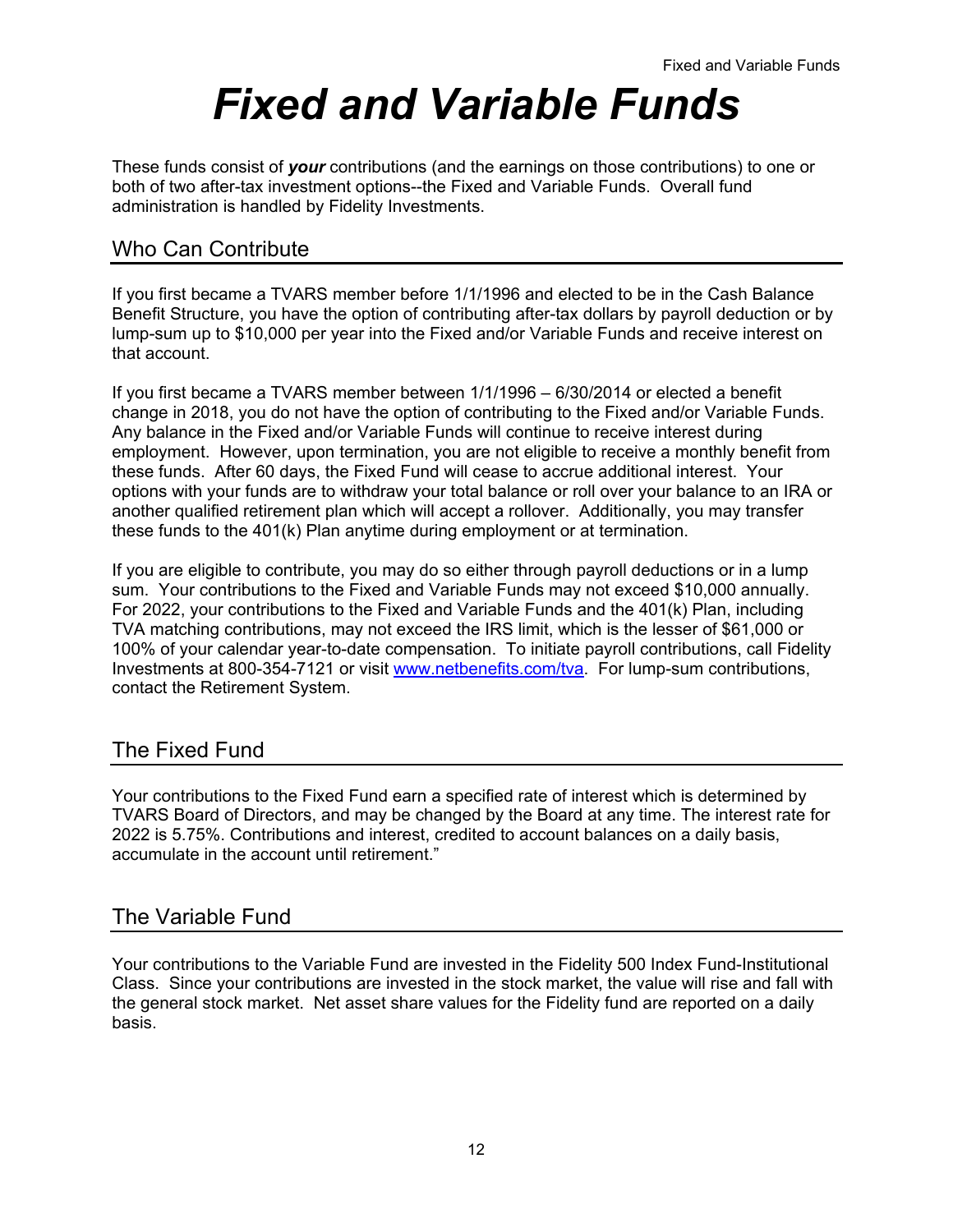## Transfers Between the Fixed and Variable Funds

You may transfer any whole percentage of your existing balances between the Fixed and Variable Funds once per calendar month. Transfer requests received by Fidelity Investments by 4:00 p.m. (ET) will be processed at that day's closing net asset value.

## Transfer of Fund(s) to the 401(k) Plan

You may transfer 100% of your Fixed and Variable Funds to the 401(k) Plan at any time during employment. However, once this transfer has occurred, you will not be permitted to make any additional contributions to the Fixed and Variable Funds.

- The funds which have been transferred to the 401(k) Plan will become a part of the *after-tax* source of contribution and will be kept separate from other sources of contribution.
- Your funds will initially be transferred to the Vanguard Prime Money Market Fund Admiral Shares. Once there, you may choose to allocate your funds in any of the investment choices available within the 401(k) Plan.

### When your employment ends…

If you first became a TVARS member before January 1, 1996:

- You may elect to receive your Fixed and Variable Funds as a lifetime monthly benefit from TVARS.
- You may withdraw any whole percentage of your Fixed and Variable Funds.
- You may elect to have any whole percentage of your **total** Fixed and Variable Funds (both the taxable and nontaxable portions) paid in a direct rollover to an IRA or to another employer's retirement plan which accepts after-tax balances, **or** you may specify any percentage of only the **taxable** portion for a rollover.
- You may elect to transfer any whole percentage or whole dollar amount of your **after tax** 401(k) Plan balance to the Fixed and Variable Funds and receive a lifetime monthly benefit from TVARS.

If you first became a TVARS member on or after January 1, 1996:

 You will have up to 60 days to withdraw or roll over your Fixed and Variable Funds. After 60 days, the Fixed Fund will cease to accrue additional interest.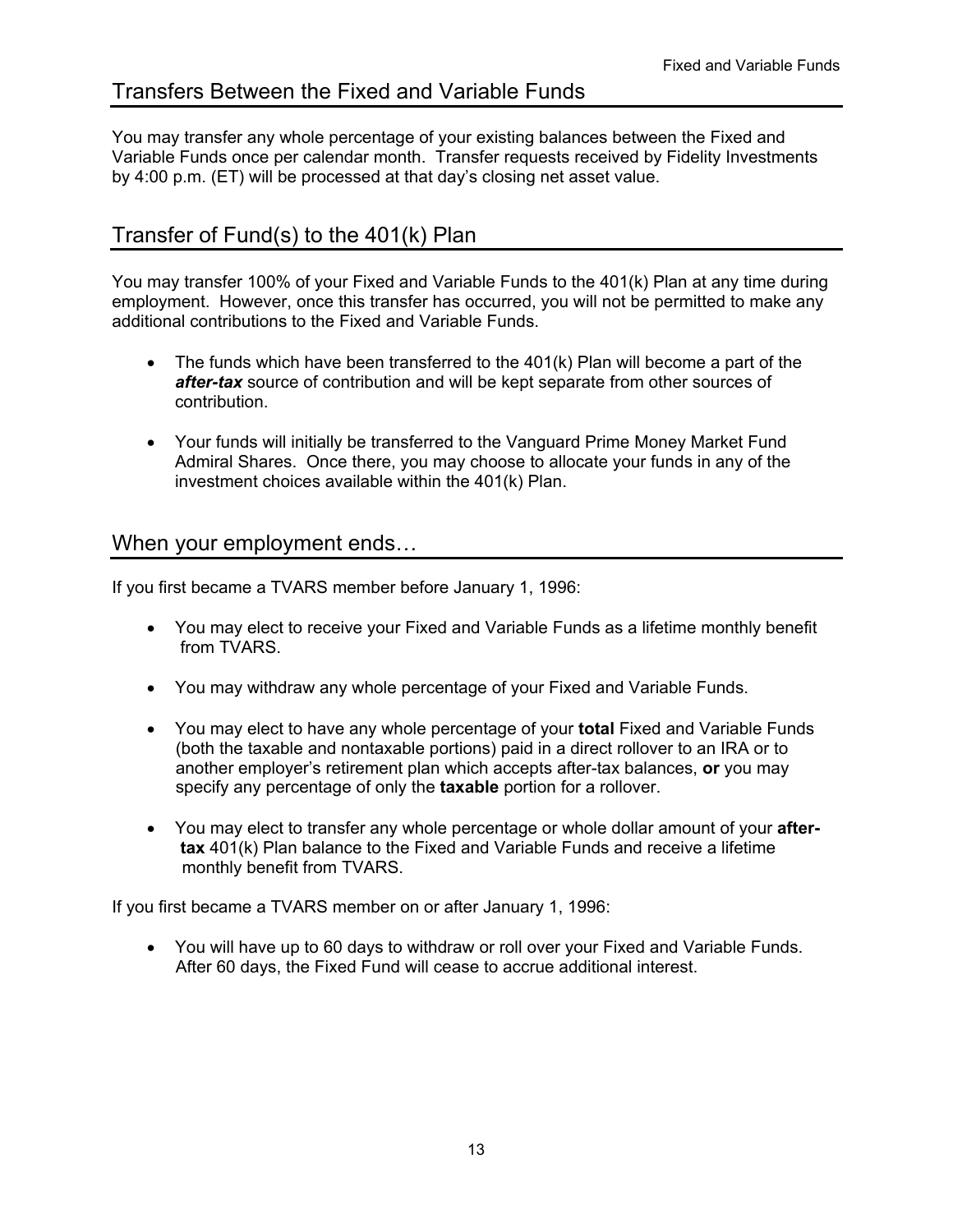## *Social Security Benefits*

## Social Security Benefits

Social Security is a national system of old-age, survivors, and disability insurance benefits. During working years, employees, their employers, and self-employed persons pay Social Security taxes. Then when their earnings stop or are reduced due to retirement, severe disability, or the death of an employee, monthly cash benefits are paid to replace part of the earnings the employee and the family have lost.

### How the Program is Financed

The primary sources of financing are the Social Security taxes paid by employees and their employers and by the self-employed. Employees contribute 6.2% and employers contribute 6.2% of the employee's wages, which includes 1.45% for Medicare hospital insurance. The maximum amount of earnings taxed for Social Security purposes is subject to change each year.

## Qualifying for Benefits

To become eligible for old-age and disability insurance benefits, an employee must have credit for a required amount of work that is covered by Social Security. Social Security work credits are measured in quarters of coverage.

To qualify for retirement benefits, most workers need 40 credits, or about 10 years of work. An employee who has accumulated the required number of credits is considered to be fully insured and eligible for most types of benefits.

## Who is Eligible for Benefits

Fully insured employees are eligible for benefits as early as age 62, but benefits are permanently reduced for each month of entitlement prior to the full-benefit retirement age, currently age 65. The age at which unreduced benefits are payable will be increased gradually from 65 to 67 over a 21-year period beginning with individuals who reached age 62 in the year 2000. (The age of eligibility for Medicare is not affected by these changes.)

For more information about Social Security benefits, please contact the Social Security Administration at 800-772-1213.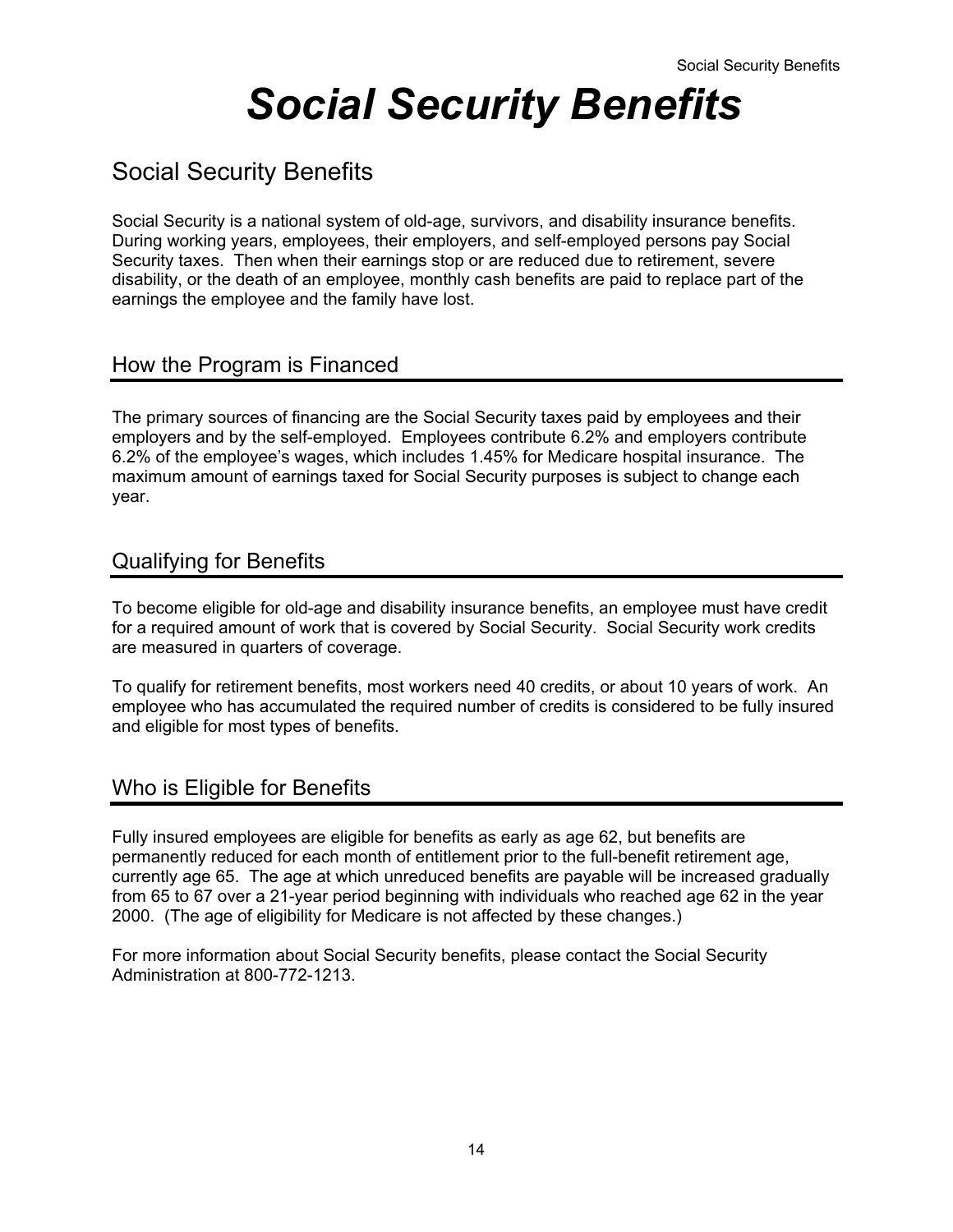## *Additional Information*

#### **Mailing Address: E-mail Address:**

TVA Retirement System tvars@tva.gov 400 West Summit Hill Drive, WT 8A-K Knoxville, TN 37902-1499

#### **Phone Numbers:**

Fax: 865-632-8591

Retirement Representatives: 865-632-2672 or 800-824-3870

#### **SharePoint Site:**

[TVARS Benefits - Home \(sharepoint.com\)](https://tvacloud.sharepoint.com/sites/tvarsben/)

- Request retirement benefit estimates
- View publications and planning calculators

#### **TVA Retirement System Website:**

www.tvars.com

- TVA Retirement System announcements
- Factor tables for retirement calculations
- Original Benefit Structure information
- Cash Balance Account information
- TVA Retirement System forms and publications
- Link to Fidelity NetBenefits internet website for 401(k) and Fixed and/or Variable Funds info:  $\diamond$  Retirement planning calculators
	- $\diamond$  View balances and chart savings
	- $\Diamond$  Change payroll deductions and investment elections
	- Obtain fund quotes and market updates
	- $\Diamond$  View loan information
	- $\Diamond$  Transfer between Fixed and Variable Funds
- Link to Training and Development website on the TVA InsideNet for online version of the Decisions workshop called Preparing to Make Retirement Decisions

#### For Information About Medical and Other Benefit Plans:

#### **Contact the People First Solution Center**

| Phone:  | 888-275-8094  |
|---------|---------------|
| Online: | PeopleGateway |

Other Numbers of Interest:

| <b>Social Security Administration:</b> | 800-772-1213 |
|----------------------------------------|--------------|
| <b>Fidelity Investments:</b>           | 800-354-7121 |